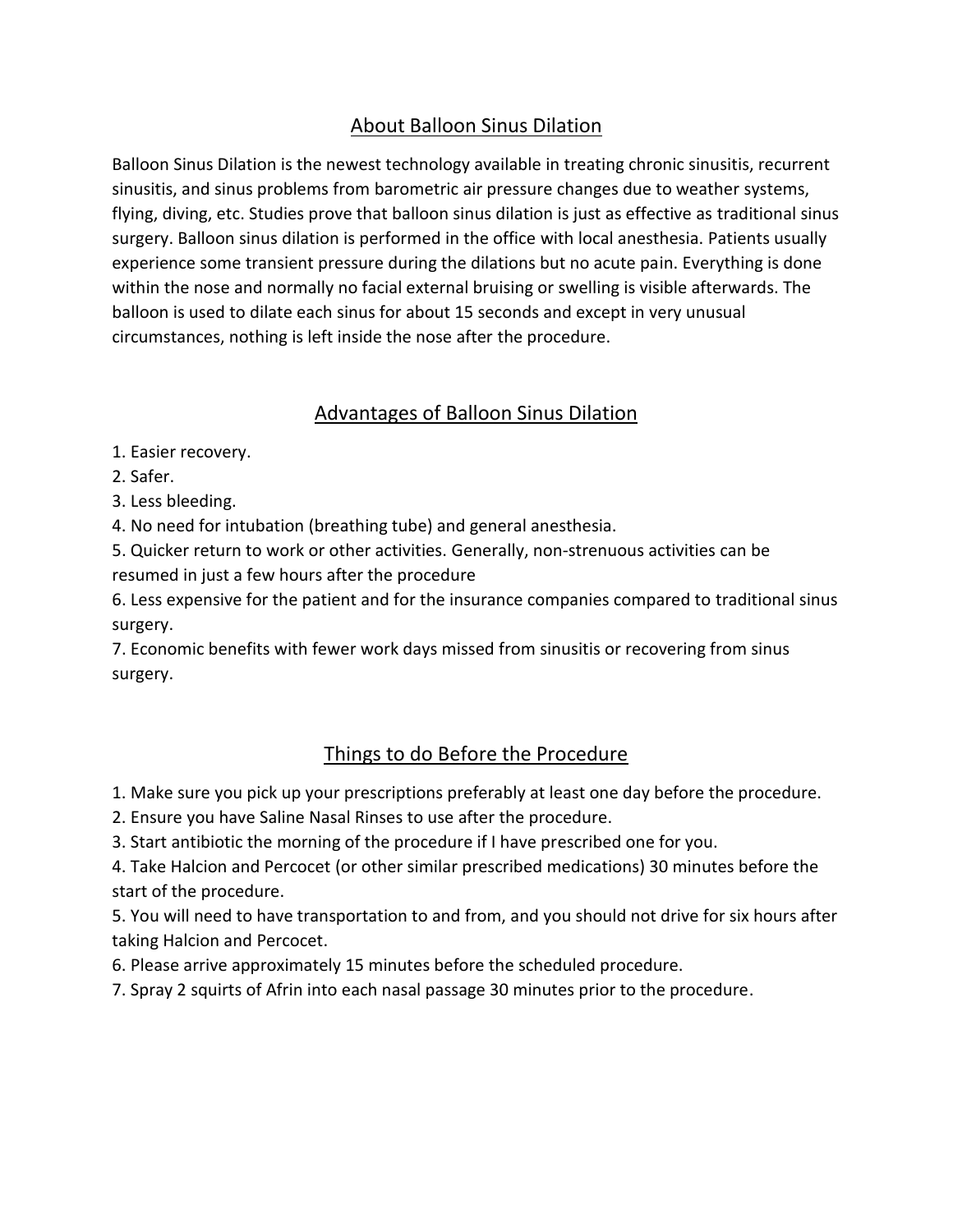#### Tips

1. You should have your usual meal prior to the procedure.

2. Unless instructed by your doctor, do not use aspirin, Motrin (ibuprofen), Naprosyn (naproxen), or other anti-inflammatory drug for 5 days prior to the procedure, as this can prolong post-operative bleeding.

3. Expect some light nasal bleeding for the first 12-24 hours. It may get slightly worse in the hours after the procedure when medicines given during the procedure have worn off. Do not take anything but Tylenol or a prescribed narcotic for pain relief, as Motrin, Aleve, aspirin, and similar medicines can increase bleeding.

4. If you are taking Percocet (or other narcotic pain medications) after the procedure, you should not drive. It is rare to need Percocet or other narcotics for pain relief. Tylenol during the first 24 hours is usually all that is needed.

5. It is possible to have worsened nasal stuffiness and discharge for up to ten days after the procedure. Some patients have immediate breathing improvement starting the day after the procedure. Most of the time, patients will feel stuffiness but then a better nasal airway after about 5-7 days and then experience slow steady improvement until maximum improvement is seen at 8-10 weeks when full healing has taken place.